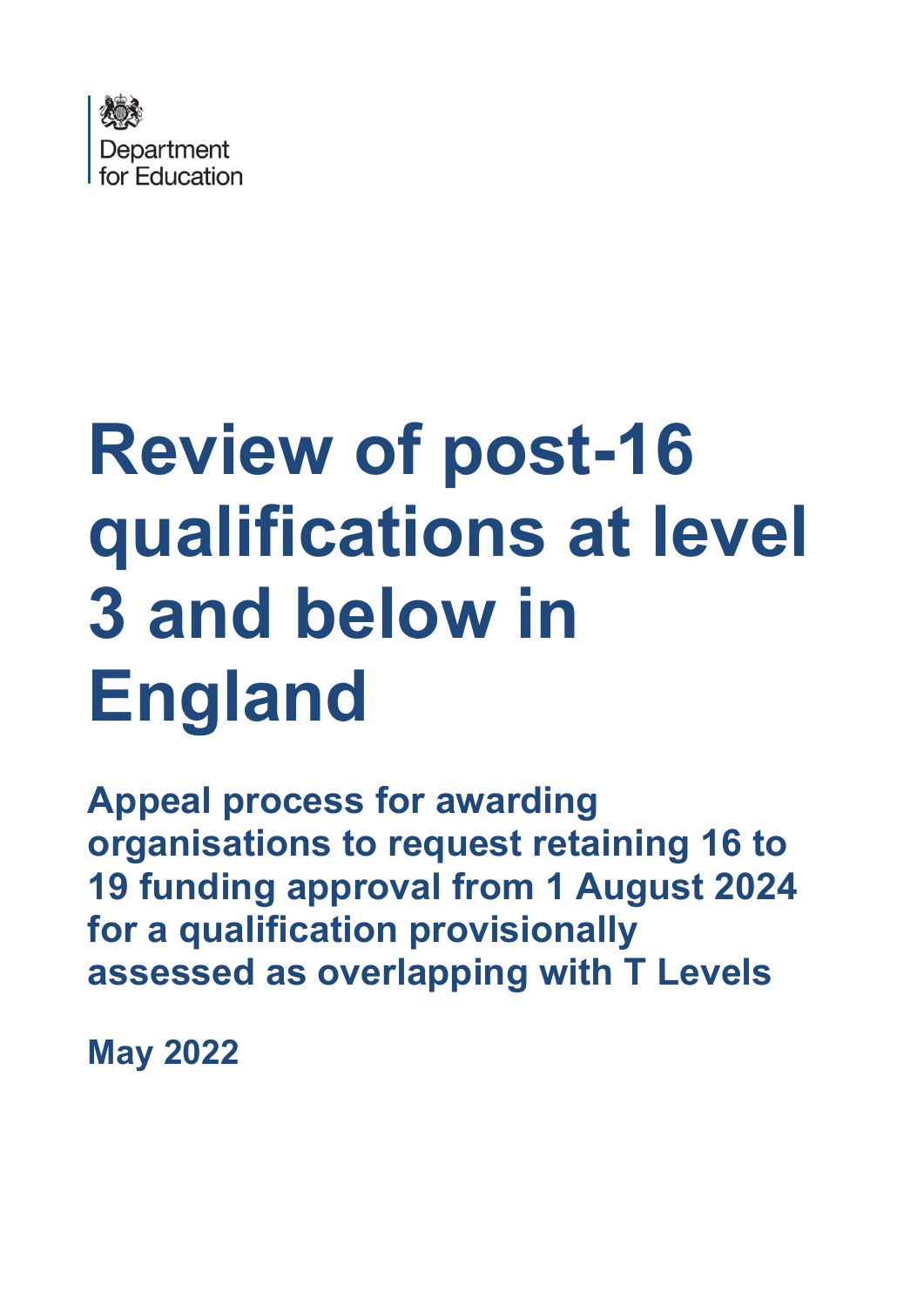# **Contents**

| <b>Summary</b>                                       | 3               |
|------------------------------------------------------|-----------------|
| <b>Expiry or review date</b>                         | 5               |
| <b>Background</b>                                    | 5               |
| <b>Purpose</b>                                       | 5               |
| <b>Appeals</b>                                       | 6               |
| Appeals against an overlap assessment                | 6               |
| <b>Submitting an appeal</b>                          | 10              |
| <b>Contact us</b>                                    | 11              |
| Annex A – Occupational Standards covered by T Levels | 12 <sup>2</sup> |
| Annex B - Appeal process flowchart                   | 17              |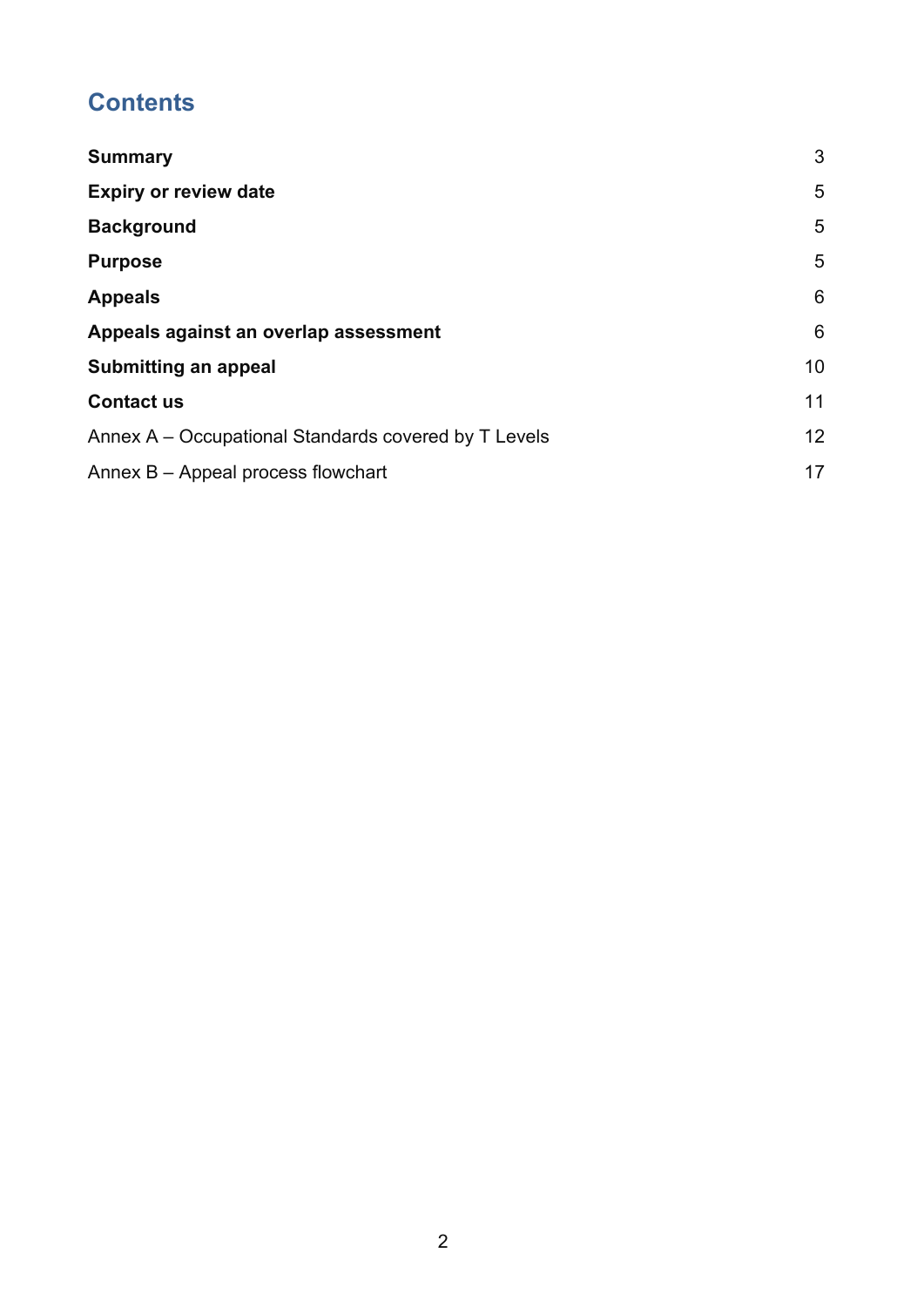# <span id="page-2-0"></span>**Summary**

- 1. The review of post-16 qualifications at level 3 and below aims to develop a streamlined qualifications system for students aged 16 and over, built on the key principles of quality, purpose, necessity, and progression. The review's first stage consultation, published in March 2019, set out our intention to remove funding approval from qualifications at level 3 which overlap with T Levels. Our response to the first stage consultation was issued in October 2020 alongside a set of more detailed proposals in a [second stage consultation](https://consult.education.gov.uk/post-16-qualifications-review-team/review-of-post-16-qualifications-at-level-3/) on level 3.
- 2. In our [second stage consultation response,](https://www.gov.uk/government/consultations/review-of-post-16-qualifications-at-level-3-and-below-in-england) we confirmed our intention to remove funding approval for qualifications for **young people aged 16 to 19** that overlap with T Levels. This is because we believe the rigour of T Levels means they provide the best overall preparation for students to enter skilled employment for the first time and their subsequent future career, and are, therefore, the right choice for most 16 to 19 year olds who wish to pursue a technical route.
- 3. The Secretary of State for Education has since announced a one-year extension to the timeline for removal of funding approval. This means that technical qualifications that overlap with wave 1 and 2 T Levels<sup>1</sup> will have funding approval removed for 16 to 19 from August 2024 (previously August 2023). Qualifications will retain funding approval for post-19 students, subject to meeting the Department for Education's (DfE's) funding criteria. For funding approval to continue for these qualifications for post-19 students from August 2025, they will need to achieve approval through the relevant reform process initiated by the review. More details on the reform process will be set out later in 2022.

## **Methodology**

- 4. We have defined qualifications that overlap with T Levels as those that are **technical**, where the content and outcomes are **similar to those covered by a T Level** and are aimed at **supporting entry to the same occupation** as a T Level. Qualifications were assessed for overlap by applying these principles in 3 tests. A qualification needed to meet all 3 tests for it to be deemed to 'overlap'. The tests are:
	- **Test 1:** Is the qualification technical in that its **primary purpose** aims to support entry to employment in a specific occupational area(s)?
	- **Test 2:** Are the **outcomes of the qualification similar** to those set out in an occupational standard covered by a T Level? – in that at least a third of the content, learning and assessment outcomes needed to attain the qualification are also set out in an occupational standard covered by a T Level<sup>2</sup>?

<sup>1</sup> Construction and the Built Environment; Digital; Education and childcare; Health and science

<sup>2</sup> Occupational standards covered by wave 1 and 2 T Levels listed in Annex A.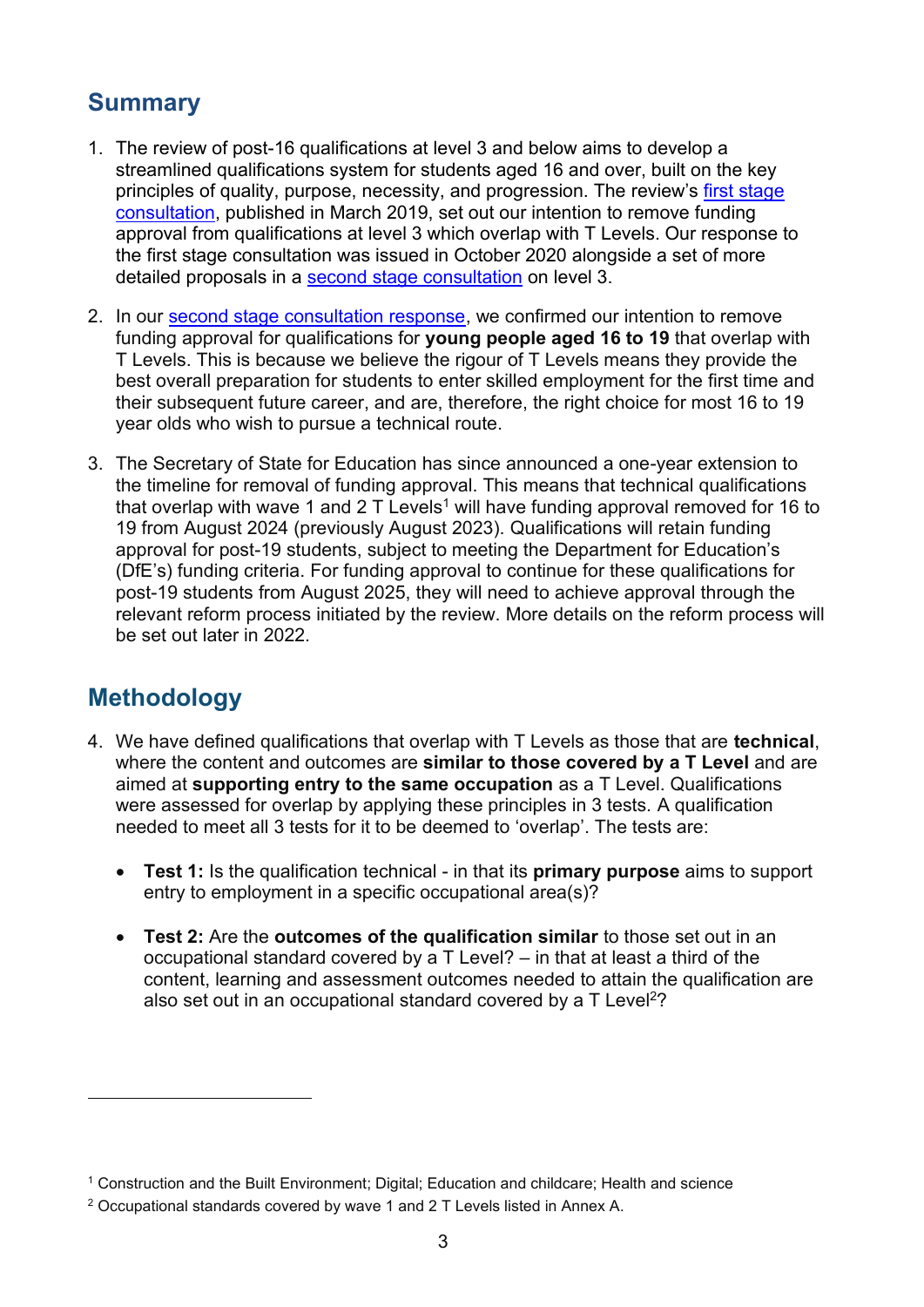- **Test 3:** Does the qualification aim to support entry to the **same occupation** as a T Level – in that it aims broadly to support entry into an occupation for which a T level provides occupational competence<sup>3</sup>?
- 5. We also considered whether a qualification **meeting all 3 tests** above should nevertheless retain funding approval. Funding approval was retained in a limited number of cases where the qualification was also determined be:
	- **Exception A:** the qualification is primarily designed to support those **already in a job role,** as our criteria for withdrawing funding is aimed at qualifications that overlap with the content and purpose of T Levels, including *supporting entry* into the same occupation as a T Level.
	- **Exception B:** the qualification is aligned with an occupational route within **wave 3 and 4 T Levels,** to ensure that we do not remove overlapping provision before Wave 3 and 4 T levels are widely available.
	- 6. We commissioned independent assessors to evaluate qualifications against these tests. This brought external qualification expertise to the assessment process. The assessors found that 160 qualifications currently approved for 16 to 19 and with operational end dates on or after 1 August 2024 overlapped with waves 1 and 2 T Levels. These are the qualifications on our published provisional list of qualifications overlapping with T Levels.

# **Appeals**

- 7. We have confirmed these provisional overlap assessments to affected awarding organisations (AOs). If you, as an AO, wish to submit an appeal, this guidance describes the criteria, requirements, process, and timescales for submitting an appeal to retain funding approval for any of your qualifications on the provisional list of qualifications overlapping with T Levels.
- 8. **The deadline for the receipt of appeals is 17:00 on Friday 8 July 2022. Please follow the process indicated from paragraph 25 onwards.**

# **Appeals upheld**

- 9. A successful appeal does not pre-empt the outcome of the ongoing review of post-16 qualifications at level 3 and below. All qualifications will be considered as part of future overlap withdrawal of funding approval and / or reform.
- 10.If your appeal is upheld because your qualification is an **academic** qualification that aligns with a wave 1 and 2 T level, funding approval for 16 to 19 will be retained for

 $3$  It is not necessary for qualifications to meet all the KSBs in the relevant standard in order to satisfy test 3. Test 3 aims to take a holistic approach to determine the intended (or likely) occupation in which it may be supporting entry into.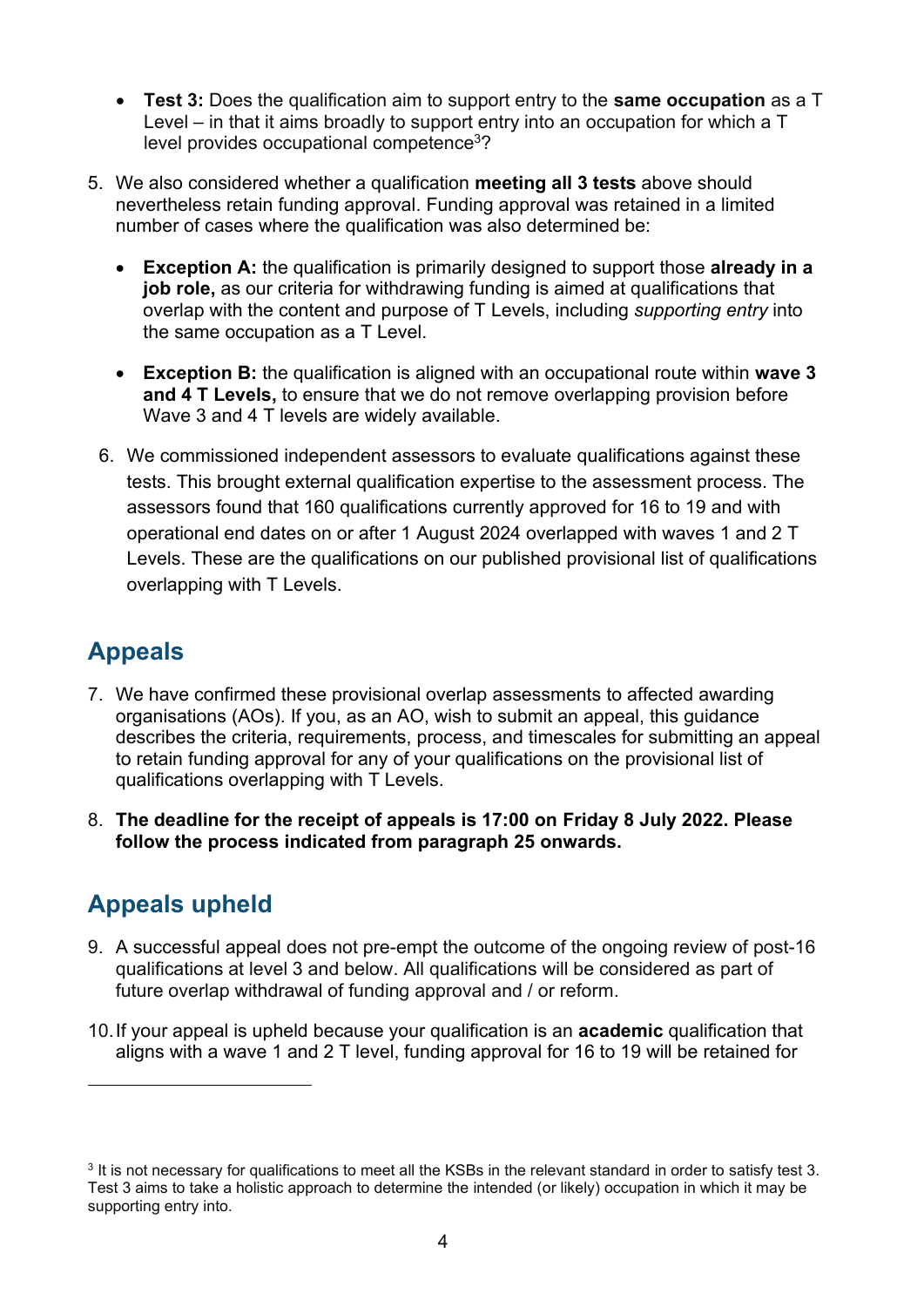2024 to 2025. Funding approval for August 2025 onwards will be subject to the relevant reform process initiated by the review. If an existing qualification does not achieve approval through the relevant process, it will have funding removed for both 16-19 and adults from 1 August 2025.

- 11.If your appeal is upheld because your qualification is technical, but the content or outcomes are found **not to overlap** with a wave 1 and 2 T Level, funding approval for 16 to 19 will be retained for 2024 to 2025. Funding approval for August 2025 onwards will be subject to the relevant reform process initiated by the review. If an existing qualification does not achieve approval through the relevant process, it will have funding removed for both 16-19 and adults from 1 August 2025.
- 12.If your appeal is upheld because your qualification is also aligned with a route covered by **wave 3 and 4 T levels**, funding approval for 16 to 19 will be retained for 2024 to 2025. Your qualification will be re-assessed for overlap when the overlap process is applied to wave 3 and 4 T Levels.
- 13.If your appeal is upheld because your qualification is found to be **academic** and **not aligned with T Levels**, funding approval for 16 to 19 will be retained for 2024 to 2025 and 2025 to 2026. Your qualification will have funding approval removed for both 16 to 19 and adults from 1 August 2026, if it does not achieve approval through the relevant reform process initiated by the review.

# **Appeals not upheld**

- 14.If your appeal is **not upheld**, funding approval for 16 to 19 year olds will be withdrawn from 1 August 2024, meaning the last date for new starts on these qualifications to be 31 July 2024.
	- **To note:** The qualification will also have funding approval withdrawn for adults from 1 August 2025 if it does not meet new criteria for approval.
	- If your qualification is also taken by students aged 14 to 16 (at Key Stage 4), or in traineeships or in apprenticeships, current funding approval will remain unaffected.

## <span id="page-4-0"></span>**Expiry or review date**

15.This guidance will expire on **30 September 2022**.

## **Who is this publication for?**

16.This guidance is for awarding organisations.

## <span id="page-4-1"></span>**Background**

17.The appeals process set out in this guidance relates to withdrawing funding approval from qualifications overlapping with wave 1 and 2 T Levels for 16 to 19, which will take effect from 1 August 2024.

## <span id="page-4-2"></span>**Purpose**

18.This guidance sets out the appeal process and timescales if you wish to challenge the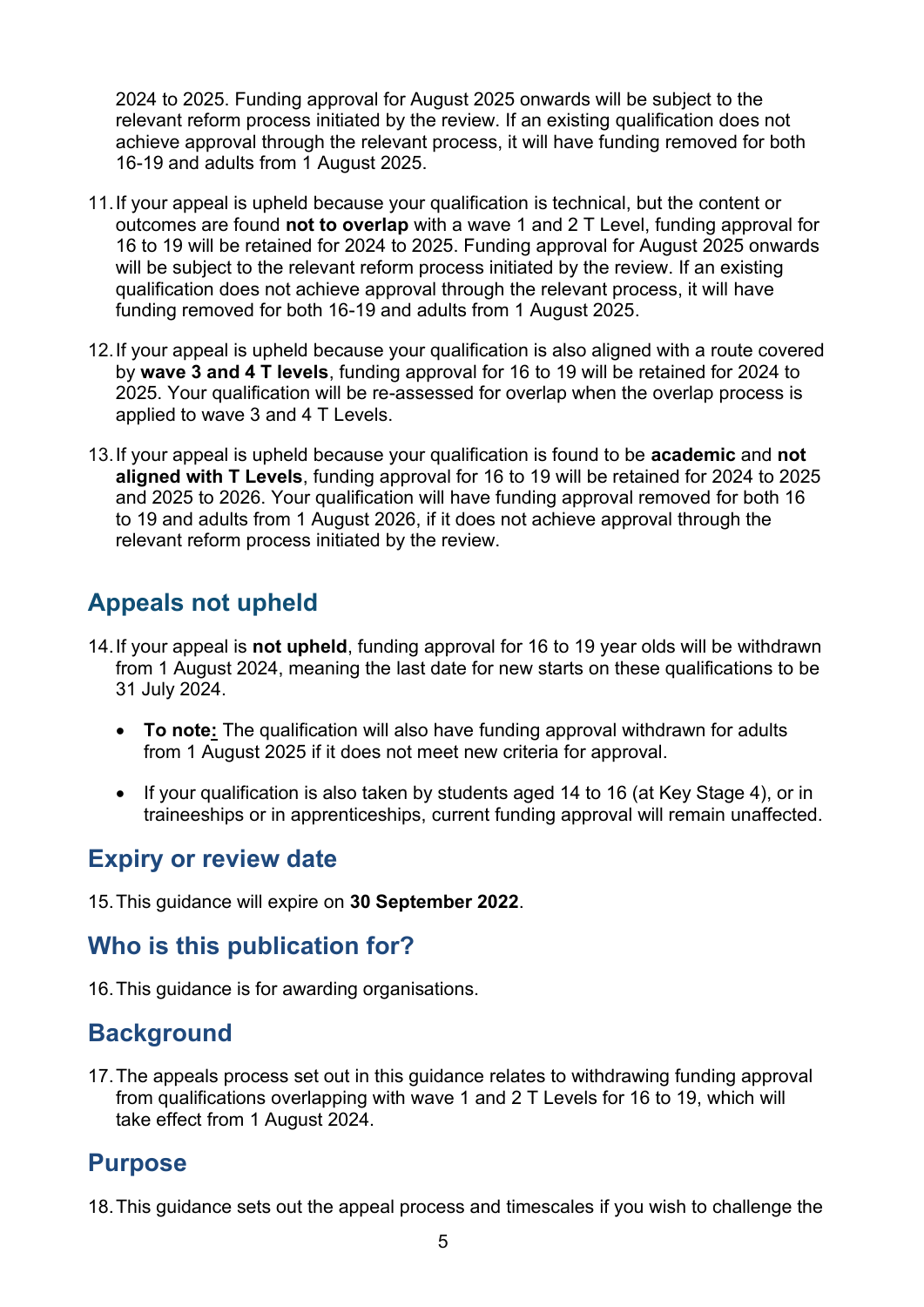overlap assessment for one of your qualifications.

- 19.If your appeal is upheld, paragraphs 10-13 above show the various next steps.
- 20. If an appeal is not upheld, public funding approval will be withdrawn for new starts for 16 to 19 from 1 August 2024, as outlined in paragraph 14 above.

# <span id="page-5-0"></span>**Appeals**

- 21. We have notified all AOs who have qualifications on the [provisional list](http://www.gov.uk/government/publications/qualifications-that-overlap-with-t-levels) of qualifications overlapping with T Levels of the outcomes of the overlap assessment process. These qualifications are in scope to have funding approval removed from 1 August 2024.
- 22.If you wish to challenge the overlap assessment of one of your qualifications, **you must use this appeals process to indicate why funding approval should not be removed**.
- 23.Please note that we will only accept appeals from the you, as the AO offering the qualification. We will **not accept** appeals from providers of education and training, or other organisations. You must provide us with a single appeal submission for each individual qualification assessment that you are appealing as well as a summary form if your appeal covers more than one qualification.
	- The appeal and summary of appeals forms are available on the [qualifications](http://www.gov.uk/government/publications/qualifications-that-overlap-with-t-levels) [that overlap with T Levels](http://www.gov.uk/government/publications/qualifications-that-overlap-with-t-levels) website.
- 24.**The deadline for the receipt of appeals is 17:00 on Friday 8 July. Please follow the process indicated from paragraph 25 onwards.**

#### <span id="page-5-1"></span>**Appeals against an overlap assessment**

- 25.If you have a qualification on the published [provisional list of qualifications](http://www.gov.uk/government/publications/qualifications-that-overlap-with-t-levels) overlapping with T Levels, you can submit an appeal against the overlap assessment decision.
- 26.Appeals will only be accepted on the grounds that **the qualification does not meet one or more of the 3 overlap tests**, or it meets **one of the exceptions**, as detailed below:

**Test 1:** the qualification is **academic** and **not technical**. A qualification is considered:

- **academic** if its primary purpose is assessed to support progression to higher education (HE) or other higher level study.
- **technical** if its primary purpose is assessed to support direct entry into a skilled job role.

**To note:** we focused on primary purpose, as dual purpose qualifications exist that support progression to both HE and skilled employment. **Example:** some qualifications that claim to be technical may only offer an introductory overview of a sector or occupation. These were considered to be academic.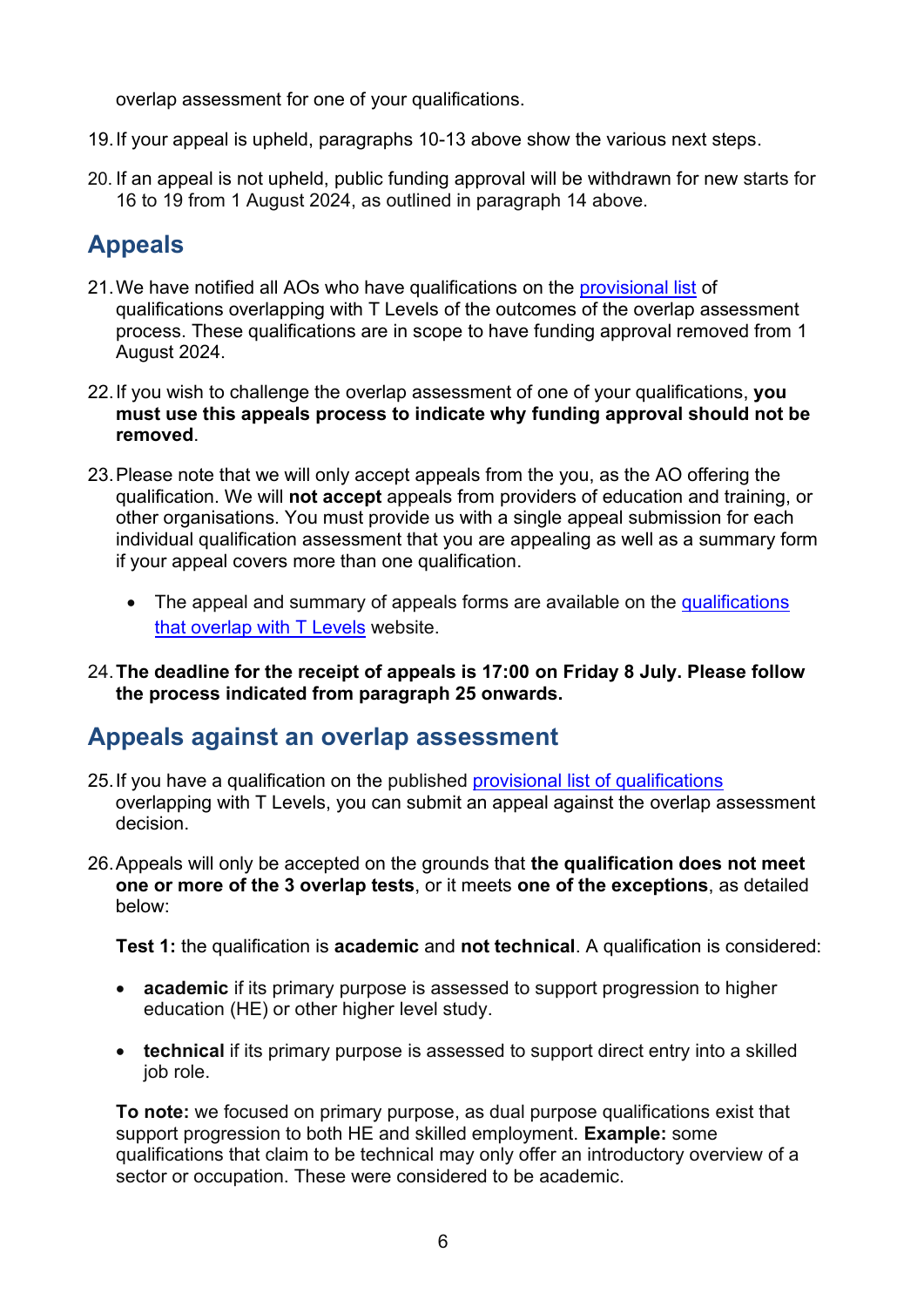**Test 2:** the qualification **does not partially overlap** with the outcomes of a T Level in that the content, learning, and assessment outcomes needed to attain the qualification are **not** set out in an occupational standard covered by a T Level.

- Qualifications only need to **partially cover** an occupational standard covered by a T Level in order to be assessed as overlapping. Qualifications may still align with the content and purpose of a T level while not offering all the elements required by a standard.
- For the purposes of our criteria, we determined that a qualification may overlap with a T level if **at least a third** of the content, learning, and assessment outcomes of the qualification were also set out in an occupational standard covered by a T level.

**Test 3:** the qualification **does not aim to support entry** to the same occupation(s) as a T Level but aims to support entry into **a different specific occupation**.

• In light of Test 2, we applied a more 'holistic' consideration of the qualification in this test to determine whether the qualification aims to support entry into one of the occupations offered by wave 1 and 2 T levels based on the occupational standards they cover. This includes the occupations to which the qualification is most aligned based on the content and learning outcomes, specific objective statements and whether it is accepted by relevant authorities to work in the occupation.

**Exception A:** the qualification meets the 3 overlap tests but is aimed at those **already in work**.

• **Example:** a qualification that is part of an employee's Continuous Professional Development or that an entry prerequisite for the qualification is that the student is already in work.

**Exception B:** the qualification meets the 3 overlap tests but is also aligned with an occupational route within **wave 3 and 4 T Levels**.

- **Example:** a qualification which has been deemed to overlap with a wave 1 T Level, for instance Construction and the Built Environment, but the qualification also contains significant content relevant to a wave 3 and 4 T Level, for instance Engineering. These qualifications will be assessed for overlap when this process is applied to wave 3 and 4 T Levels.
- 27.If you are able to provide sufficient evidence that your qualification **does not meet** one or more of the 3 tests, or your qualification meets one of the exceptions, then your appeal will be upheld and funding approval for 16 to 19 will be retained as indicated above in paragraph 10-13.
- 28.A successful appeal does not pre-empt the outcome of the ongoing review of post-16 qualifications at level 3 and below. Funding approval will be subject to the relevant reform process initiated by the review. If a qualification does not achieve approval through the relevant process, it will have funding approval withdrawn.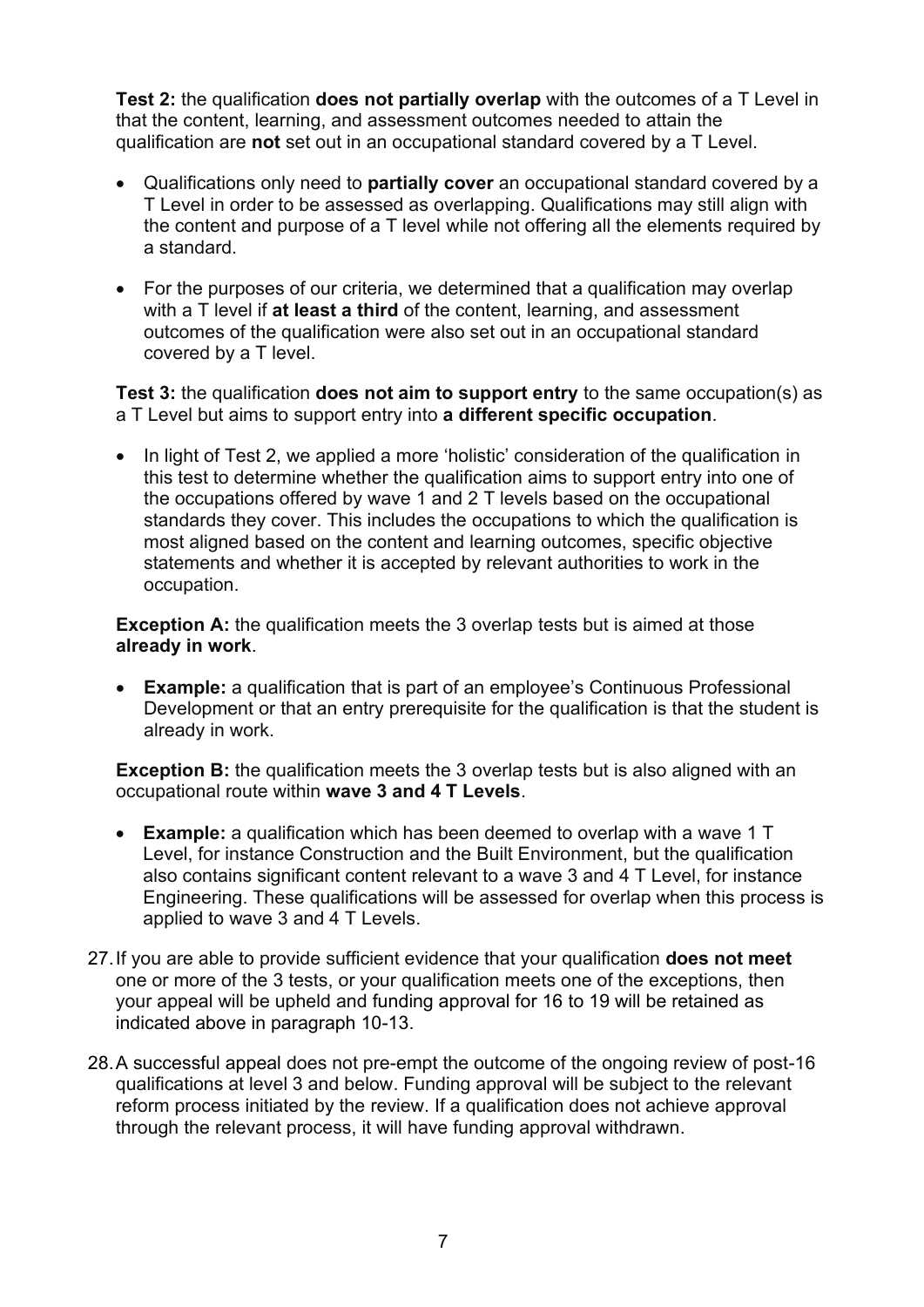# **Evidence**

- 29.Evidence submitted should directly address the ground(s) of the appeal. You will need to present evidence that shows the qualification does not meet the overlap test(s) assessment being challenged.
	- **To note:** greater weight will be given to evidence relating to the qualification's specification, description and original design and intended purpose.
	- **To note:** you should avoid the use of standardised templates to secure stakeholder support. Greater weight will be given to evidence that directly addresses the grounds on which you are appealing.
- 30.**Test 1:** You will need to show that the qualification mainly covers content that is knowledge-based and relevant to progression to HE or higher levels of study as its primary purpose, and that it is not designed to support entry into work.
	- You should submit appropriate evidence in support such as an annotated **original** specification for the qualification indicating where and how it shows the qualification meets the criteria for being academic. You should also submit supporting evidence from **a minimum** of 6<sup>4</sup> receiving institutions, e.g. HEIs, or **other receiving education and training providers,** verifying that the qualification is primarily used and accepted as a current entry requirement for progression to relevant and named HE courses.
	- We will not be able to consider letters of support for the qualification from providers who deliver the qualification as evidence in this test, as it is the use of the qualification as an HE entry requirement for specific courses that we expect to see.
- 31.**Test 2:** You will need to show that the qualification does not partially cover the occupational standard. You will need to show that at least two thirds of the qualification's content, learning, as well as its outcomes, are **not included** on the relevant occupational standard for the appeal to succeed.
- 32. This means that a qualification will be deemed to have met test 2 **and will have funding approval withdrawn** if at least a third of the content, learning, and outcomes are included on the relevant occupational standard.
	- You should submit appropriate evidence in support such as the original specification for the qualification and other supporting evidence related to the qualification's content, learning and assessment outcomes.
	- We recognise that content is expressed in different ways, given different weightings and subject to different assessment methods. We acknowledge that

<sup>4</sup> We understand that some specialist qualifications may not be accepted to a wide range of HEIs. We will accept evidence from fewer institutions if there are clear reasons provided for this, for instance few courses in the relevant specific area are offered.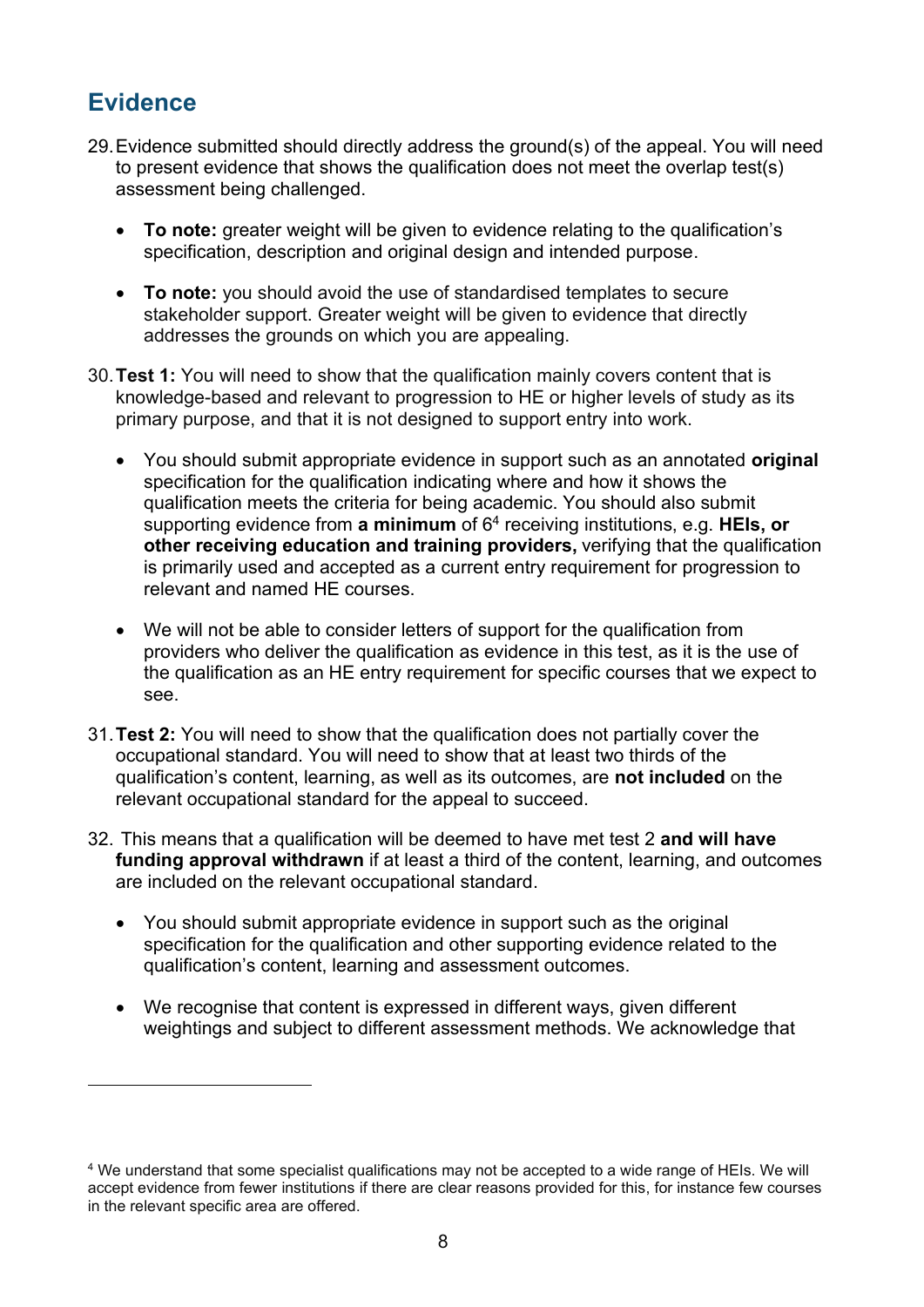similarity between the qualification's requirements and the requirements of an occupational standard will be different for each qualification.

- Qualifications with optional pathways through the qualification will be considered to overlap if a minimum of 1 optional pathway overlaps with an occupational standard covered by a T level.
- **Annex A** lists the occupational standards that are covered by waves 1 and 2 T Levels.
- 33.**Test 3:** You will need to show that the qualification aims primarily to support students to work in a different occupation to the relevant wave 1 and 2 T Level.
	- You should submit appropriate evidence in support. This must include confirmation from a minimum of 5 **current employers** that the qualification has been used regularly in the last 3 years<sup>5</sup> to support entry to occupations not supported by a wave 1 and 2 T Level. Employers should ideally be medium-sized and covering a national or regional area, although we will accept evidence from other types of employers alongside this.
	- In addition, professional bodies as representatives of the relevant occupational areas and regional Employer Representative Bodies (ERBs) are welcome to provide evidence to support an appeal made by an awarding organisation. We will consider all appeals submissions based on the standard of evidence, rather than weighting by who it was provided by.
- 34.**Exception A:** You will need to show that the qualification is aimed at those **already in work**.
	- You should submit appropriate evidence in support such as confirmation from 5 employers that it is a CPD qualification or a qualification that is used to confirm the competence, or update the skills, of those already in work. You should evidence how its design and specification make it inappropriate for students that are **not employed or in a work-setting**. Requiring students to be taught or assessed in simulated work settings or realistic working environments will not trigger this exception.
- 35.**Exception B:** You will need to show that the qualification also aligns to an occupational route within **wave 3 and 4 T Levels**.
	- You should submit appropriate evidence in support showing that the qualification contains significant content relevant to the knowledge, skills and behaviours required within a wave 3 and 4 T Level.
- 36.The specification and other guidance documents submitted in evidence must be those current at the date of publication of the provisional list of qualifications overlapping

<sup>5</sup> If your qualification has not been operational for this length of time, we will accept evidence from as many years as the qualification has been operational.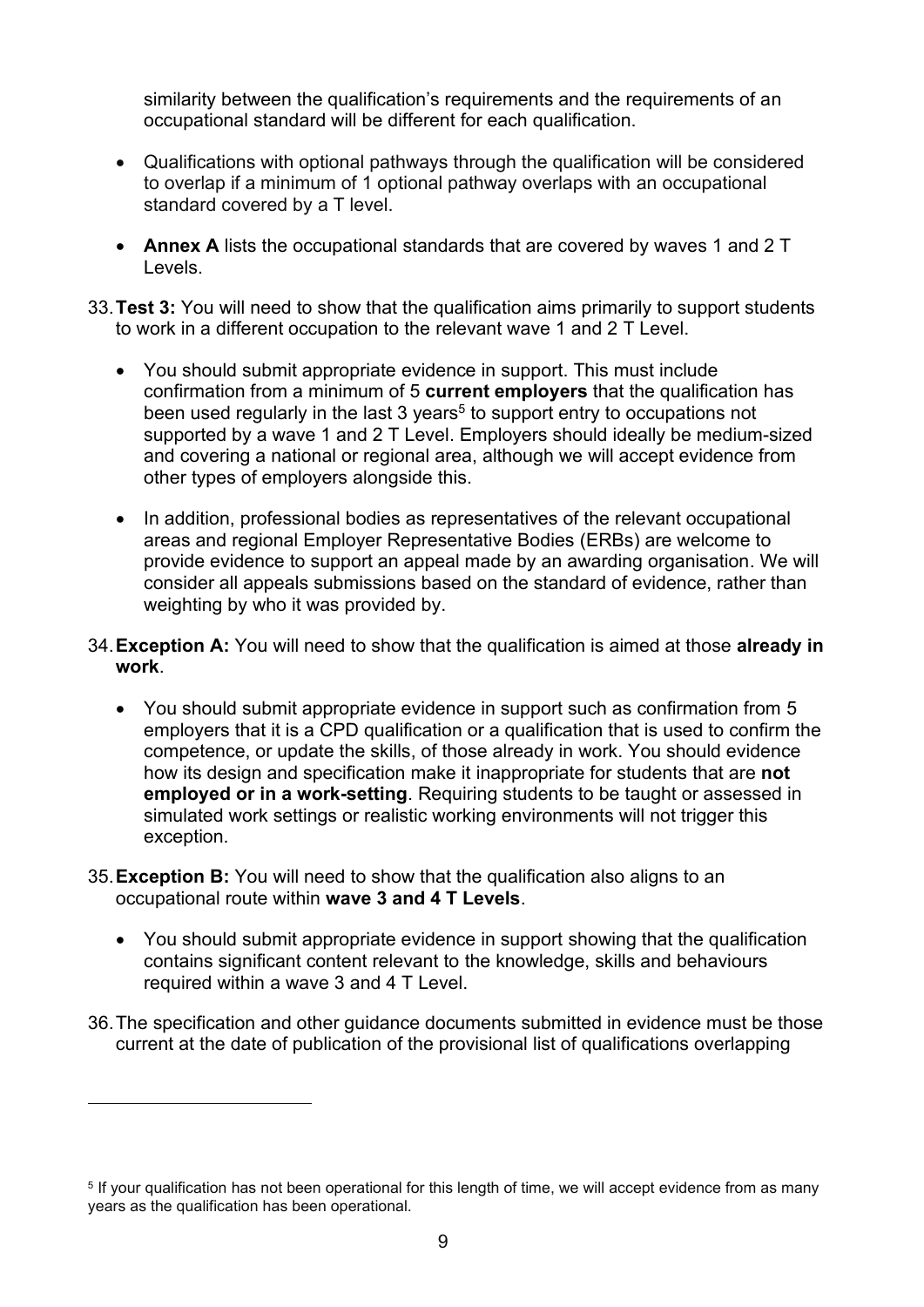with T Levels. Evidence derived from documentation updated after this date will **not be accepted.**

- 37.If you submit an appeal against an overlap assessment, you must make sure it is clear **why** you are appealing, **how** your evidence supports the appeal grounds and the qualification in scope. Therefore, evidence must:
	- Be current, as indicated in paragraph 35,
	- relate to the ground(s) of appeal on which the appeal is being made.
	- be specific to the qualification under appeal, **and**
	- contain details of the source, e.g. if the evidence is from an employer or HEI or other receiving institution, it must contain the name, job role, relevant experience within the sector and contact details of the person offering the evidence. We will accept emails which contain this detail.
- 38.Evidence will only be considered against the tests and exceptions indicated on the form and for which evidence is submitted. Independent assessors not involved in the original decision will consider the appeal in order to maintain the objectivity and independence in the process.

# **Appeal outcomes**

- 39.Once all appeals have been considered and the outcomes determined, we will publish a final [list of qualifications](https://www.gov.uk/government/publications/withdrawal-of-funding-approval-from-qualifications-with-low-and-no-publicly-funded-enrolments-for-the-funding-year-2022-to-2023) overlapping with T Levels. We will also write to you individually to inform you of the final outcome for each of your appeals. We anticipate this will be in **September 2022**.
- 40.If an appeal is upheld, funding approval will be retained as outlined at paragraphs 10- 13. A successful appeal does not pre-empt or anticipate the outcome of the ongoing review of post-16 qualifications at level 3 and below, including the reform process for all level 3 qualifications relating to this review.
- 41.If an appeal is not upheld, funding approval for the relevant qualification will be withdrawn from 1 August 2024, meaning the last date for new funded starts on these qualifications to be 31 July 2024. This excludes funding approval for qualifications taken by students aged 14 to 16 (at Key Stage 4), traineeships, adults, and apprenticeships.
- 42.At this point the appeal process will be complete; there are no further rights of appeal.

## <span id="page-9-0"></span>**Submitting an appeal**

- 42.Each appeal must only relate to **one qualification**. To submit an appeal, you must complete one appeal form for each individual qualification**,** and a summary of appeals form listing every qualification subject to appeal.
- 43.The summary of appeals form must also be completed with the details of the appeals/qualifications submitted, so that we can ensure we have received all the relevant documentation from you for each qualification subject to appeal.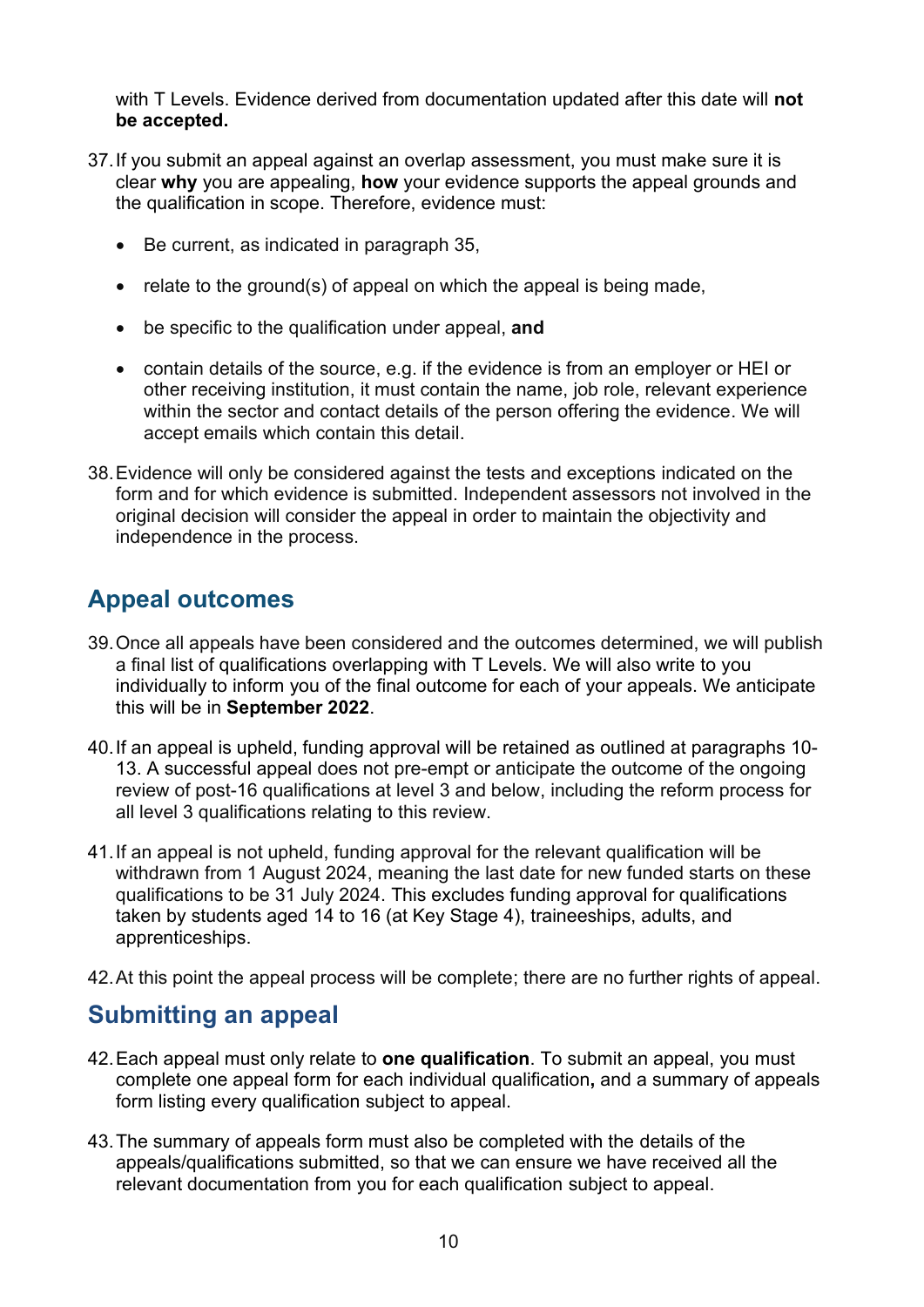- 44.**Please email the completed forms and your evidence to** [overlap.appeals@education.gov.uk](mailto:overlap.appeals@education.gov.uk) **by 17:00 on Friday 8 July 2022**.
- 45.**We will not accept late submission of forms, evidence, or other supporting information.** Any late submission will not be considered and will mean the qualification will have funding approval removed from 1 August 2024.
- 46.We will send you an email confirming that we have received your appeal. Please note that emails may be rejected due to size restrictions (25 Mb maximum). If we have not told you that we have received your appeal within three working days, please email [overlap.appeals@education.gov.uk.](mailto:overlap.appeals@education.gov.uk)
- 47.Once we receive your appeal, we will check to see if it is eligible for consideration. We will tell you if we require any further clarification regarding the appeal.
- 48.You must make sure that the **number of individual appeals** submitted matches the **number on the summary of appeals form**, and that all files and supporting evidence are attached to your appeal form submission. **Please do not send documents that are password protected**.

## **Timetable for the process of retaining funding approval for qualifications provisionally considered to overlap with T Levels**

| <b>Event</b>                                                       | <b>Date</b>    |
|--------------------------------------------------------------------|----------------|
| Outcome of overlap assessment process communicated to              | 11 May 2022    |
| individual awarding organisations                                  |                |
| Deadline for submission of appeals                                 | 8 July 2022    |
| Outcomes of appeals process communicated to individual             | September 2022 |
| awarding organisations                                             |                |
| Anticipated publication of final list of qualifications from which | September 2022 |
| public funding approval will be withdrawn in the academic          |                |
| year 2024 to 2025                                                  |                |

<span id="page-10-0"></span>An appeal process flowchart is at Annex B.

## **Contact us**

If you have any queries about the removal of public funding approval from qualifications overlapping with T levels, or about the appeal process, please send them to [overlap.appeals@education.gov.uk.](mailto:overlap.appeals@education.gov.uk)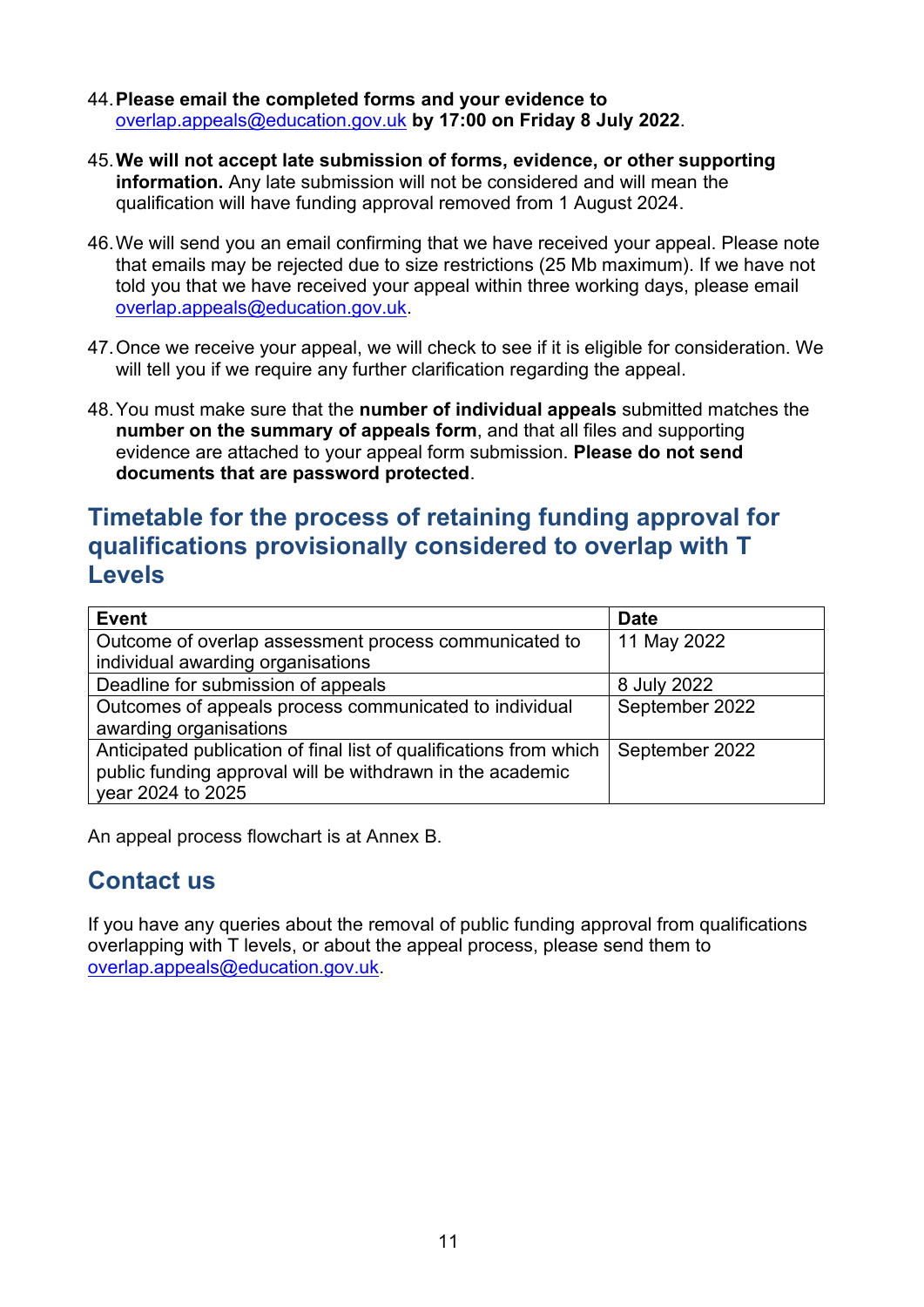# **Annex A – Occupational Standards covered by T Levels**

**Construction and the Built Environment**

<span id="page-11-0"></span>

| <b>T Level Pathway</b>                                          | T Level occupational specialism                                              | Standard(s) (including option(s) where applicable)                                                                                                                                                                                                     |
|-----------------------------------------------------------------|------------------------------------------------------------------------------|--------------------------------------------------------------------------------------------------------------------------------------------------------------------------------------------------------------------------------------------------------|
| <b>Building Services</b><br><b>Engineering for Construction</b> | Electrical and electronic equipment<br>engineering                           | Electrical, Electronic Product Service and Installation Engineer<br>$\bullet$<br>(ST0150)                                                                                                                                                              |
|                                                                 | Electrotechnical engineering                                                 | Installation electrician / maintenance electrician (ST0152)                                                                                                                                                                                            |
|                                                                 | Gas engineering                                                              | Gas engineering operative (ST0155)                                                                                                                                                                                                                     |
|                                                                 | Protection systems engineering                                               | Fire emergency and security systems technician (ST0189)<br>$\bullet$<br>Fire<br>$\circ$<br>Fire & Emergency Lighting<br>$\circ$<br>Fire & Security<br>$\circ$<br>Security<br>$\circ$<br>Plumbing and domestic heating technician (ST0303)<br>$\bullet$ |
|                                                                 | Plumbing and heating engineering                                             | <b>Environmental Technologies</b><br>$\circ$<br><b>Fossil Fuel- Natural Gas</b><br>$\bigcirc$<br><b>Fossil Fuel-Oil</b><br>$\bigcirc$<br><b>Fossil Fuel - Solid Fuel</b>                                                                               |
|                                                                 | Heating engineering and<br>ventilation                                       | Building services engineering ventilation hygiene technician (ST0391)                                                                                                                                                                                  |
|                                                                 | Refrigeration engineering and air<br>conditioning engineering                | Refrigeration air conditioning and heat pump engineering technician<br>$\bullet$<br>(ST0322)                                                                                                                                                           |
| Design, Surveying and<br><b>Planning for Construction</b>       | Surveying and Design for<br><b>Construction and the Built</b><br>Environment | Surveying Technician (ST0332)<br><b>Building Surveying Technicians</b><br>$\circ$                                                                                                                                                                      |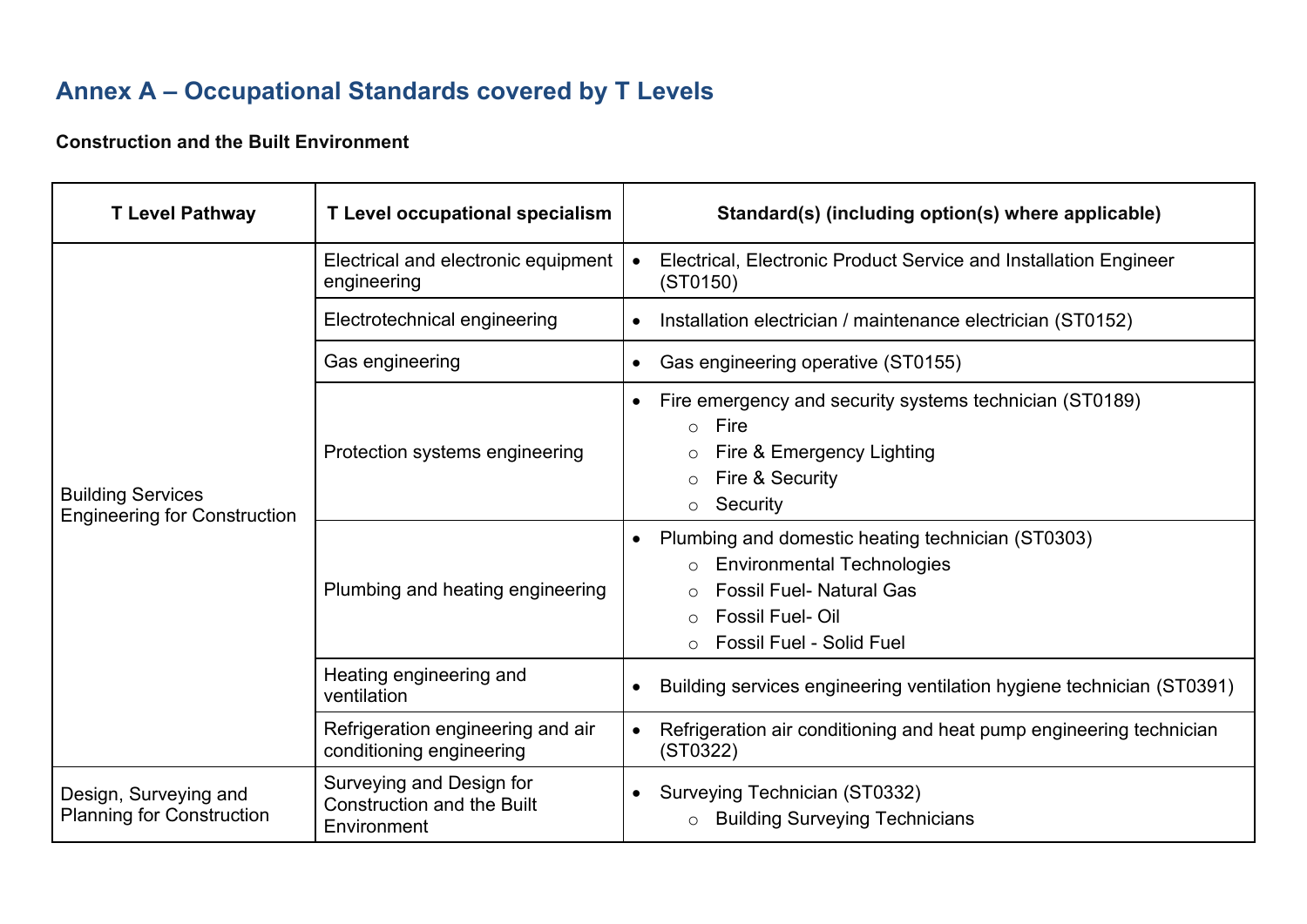|                            |                                               | <b>Commercial Property Surveying Technicians</b><br>$\circ$<br>Consultant (professional) Project Management Technicians<br><b>Consultant (professional) Quantity Surveying Technicians</b><br><b>Land Surveying Technicians</b><br><b>Residential Property Surveying Technician</b><br><b>Valuation Surveying Technician</b><br>$\circ$<br>Geospatial technician (ST0491) |
|----------------------------|-----------------------------------------------|---------------------------------------------------------------------------------------------------------------------------------------------------------------------------------------------------------------------------------------------------------------------------------------------------------------------------------------------------------------------------|
|                            | Hazardous Materials Analysis and<br>Surveying | Asbestos analyst/surveyor (ST0022)<br>$\bullet$                                                                                                                                                                                                                                                                                                                           |
|                            | <b>Civil Engineering</b>                      | Civil Engineering Technician (ST0091)                                                                                                                                                                                                                                                                                                                                     |
|                            | <b>Building Services Design</b>               | Digital Engineering technician (ST0266)<br>٠<br><b>Building Services Design Technician (ST0063)</b>                                                                                                                                                                                                                                                                       |
| <b>Onsite Construction</b> | Plastering                                    | Plasterer (ST0096)<br>$\bullet$<br>○ Solid Plastering<br><b>Fibrous Plastering</b><br>$\circ$                                                                                                                                                                                                                                                                             |
|                            | <b>Carpentry and Joinery</b>                  | <b>Advanced Carpentry and Joinery (ST0263)</b><br>$\bullet$<br>o Advanced Site Carpenter<br><b>Advanced Architectural Joiner</b>                                                                                                                                                                                                                                          |
|                            | <b>Bricklaying</b>                            | Bricklayer (ST0095)<br>$\bullet$                                                                                                                                                                                                                                                                                                                                          |
|                            | <b>Painting and Decorating</b>                | Painter and Decorator (ST0295)<br>$\bullet$                                                                                                                                                                                                                                                                                                                               |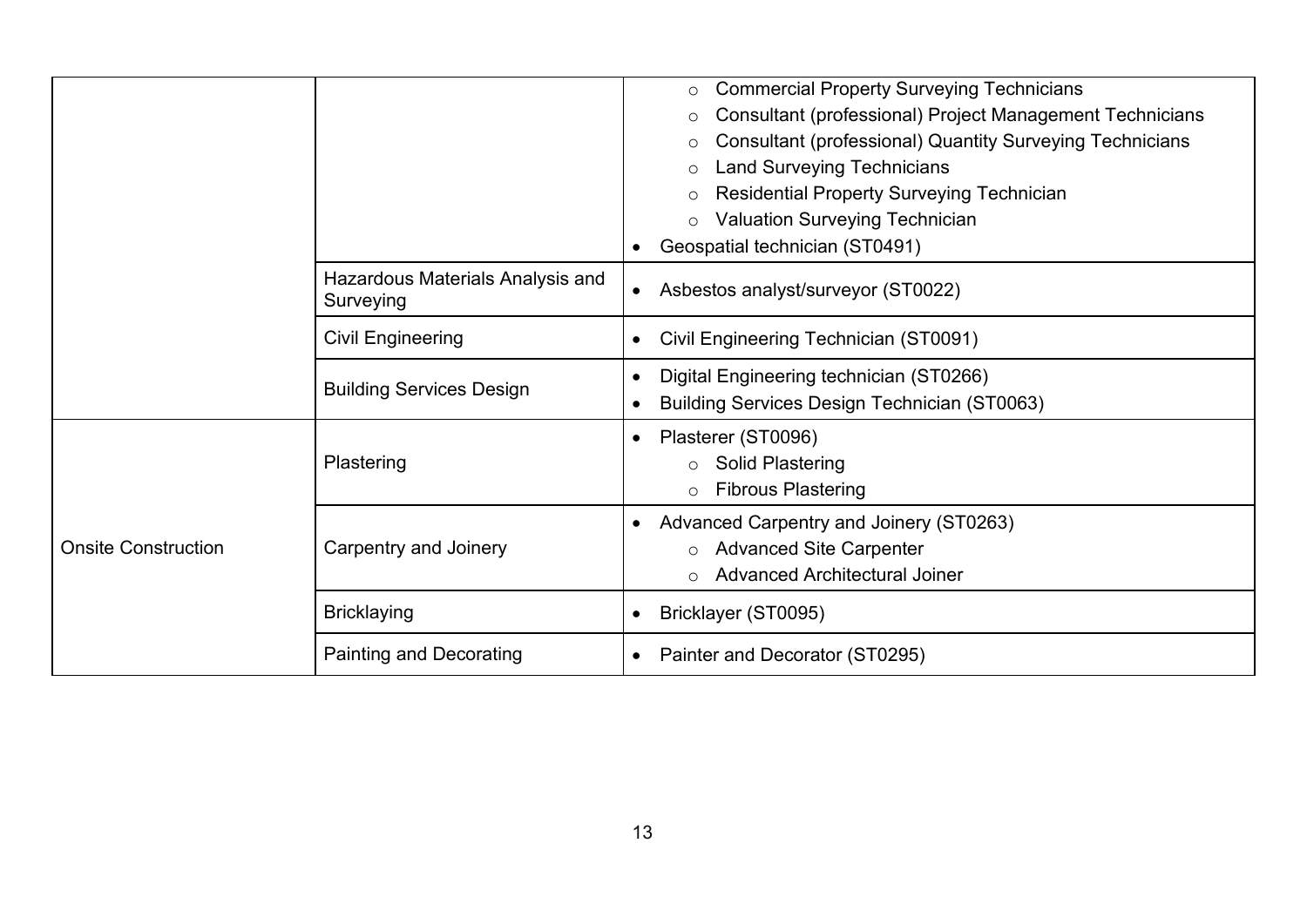## **Digital**

| <b>T Level Pathway</b>                        | T Level occupational specialism               | Standard(s) (including option(s) where applicable)                                                                                                                                                                   |
|-----------------------------------------------|-----------------------------------------------|----------------------------------------------------------------------------------------------------------------------------------------------------------------------------------------------------------------------|
| <b>Digital Business Services</b>              | Data Technician                               | Data technician (ST0795)<br>$\bullet$                                                                                                                                                                                |
| Digital Production, Design<br>and Development | Digital Production, Design and<br>Development | Software Development Technician (ST0128)                                                                                                                                                                             |
| <b>Digital Support Services</b>               | <b>Network Cabling</b>                        | Network cable installer (ST0485)<br>٠                                                                                                                                                                                |
|                                               | Digital Infrastructure                        | Information Communications Technician (ST0973)6<br>$\bullet$<br>Digital Communications technician<br>$\circ$<br>Network technician<br>$\bigcap$<br>Support technician<br>$\circ$                                     |
|                                               | <b>Digital Support</b>                        | Digital support technician (ST0120)<br><b>Digital Applications technician</b><br>Digital Service technician<br>$\circ$<br>IT Solutions Technician (ST0505)<br>$\bullet$<br>o IT Hardware Option Solutions technician |

<sup>6</sup> Replaces Infrastructure technician (ST0125)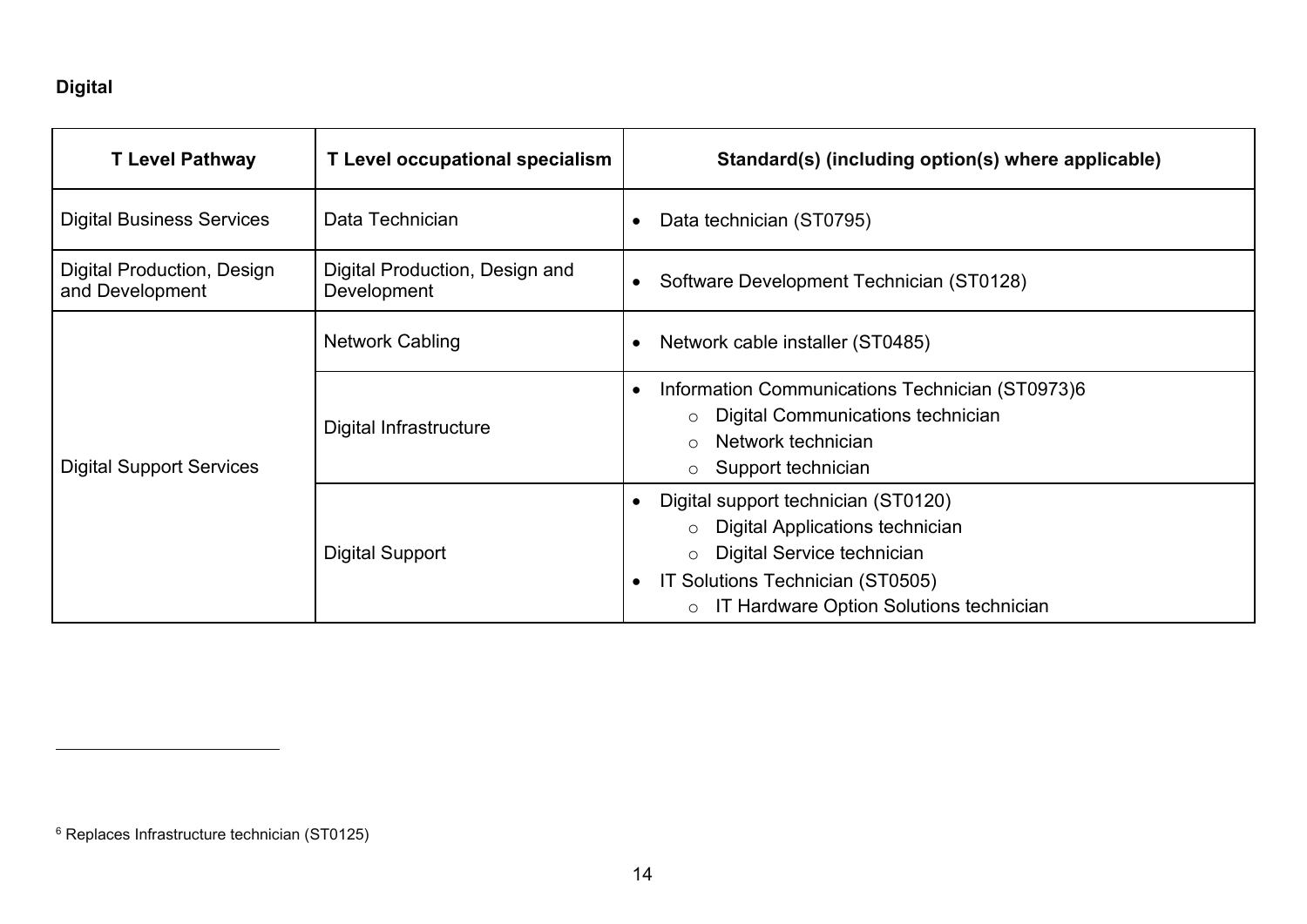#### **Education and Childcare**

| <b>T Level Pathway</b>         | T Level occupational specialism                              | Standard(s) (including option(s) where applicable) |
|--------------------------------|--------------------------------------------------------------|----------------------------------------------------|
| <b>Education and Childcare</b> | <b>Assisting Teaching</b>                                    | Teaching Assistant (ST0454)                        |
|                                | <b>Early Years Educator</b>                                  | Early Years Educator (ST0135)                      |
|                                | Supporting and mentoring students<br>in educational settings | Learning Mentor (ST0148)                           |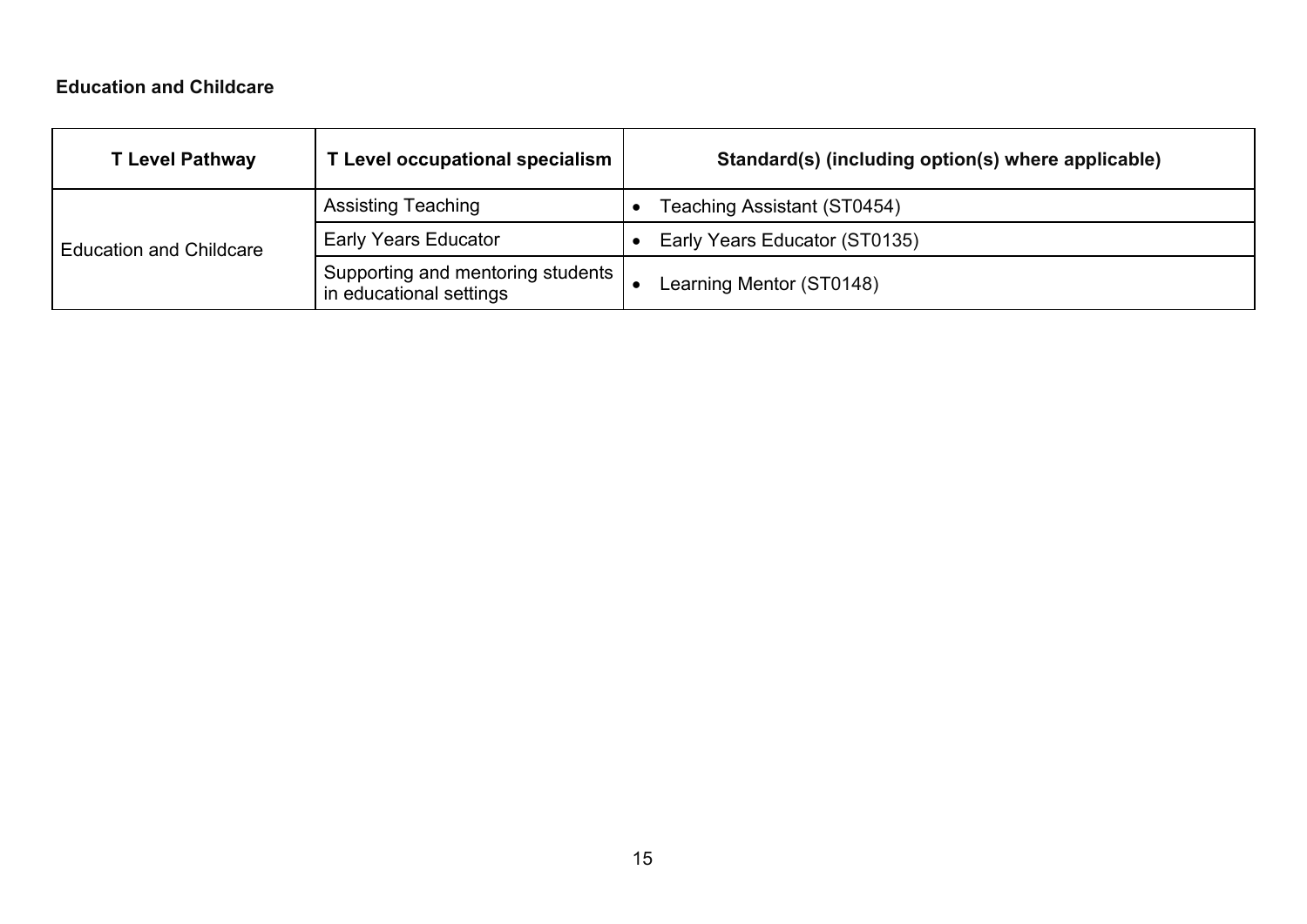#### **Health and Science**

| <b>T Level Pathway</b>    | <b>T</b> Level occupational specialism                                                | Standard(s) (including option(s) where applicable)                                                |
|---------------------------|---------------------------------------------------------------------------------------|---------------------------------------------------------------------------------------------------|
| Health                    | <b>Dental Nursing</b>                                                                 | Dental nurse (ST0113)<br>$\bullet$                                                                |
|                           | <b>Supporting Healthcare -</b><br>Supporting the Adult Nursing team                   | Senior healthcare support worker (ST0217)<br>$\bullet$<br>o Adult Nursing Support                 |
|                           | <b>Supporting Healthcare -</b><br>Supporting the Midwifery team                       | Senior healthcare support worker (ST0217)<br>$\bullet$<br><b>Maternity Support</b><br>$\circ$     |
|                           | <b>Supporting Healthcare -</b><br>Supporting the Mental Health team                   | Senior healthcare support worker (ST0217)<br>$\bullet$<br><b>Mental Health Support</b><br>$\circ$ |
|                           | <b>Supporting Healthcare -</b><br>Supporting the care of Children<br>and Young People | Senior healthcare support worker (ST0217)<br>$\bullet$<br><b>Children and Young People</b>        |
|                           | <b>Supporting Healthcare -</b><br>Supporting the Therapy teams                        | Senior healthcare support worker (ST0217)<br>$\bullet$<br><b>Therapy Support</b><br>$\circ$       |
| <b>Healthcare Science</b> | <b>Assisting with Healthcare Science</b>                                              | Healthcare Science Assistant (ST0218)<br>$\bullet$                                                |
| Science                   | <b>Technical: Laboratory Sciences</b>                                                 | Laboratory technician (ST0248)<br>$\bullet$                                                       |
|                           | <b>Technical: Food Sciences</b>                                                       | Food Technologist (ST0198)<br>$\bullet$                                                           |
|                           | <b>Technical: Metrology Sciences</b>                                                  | Metrology technician (ST0282)<br>$\bullet$                                                        |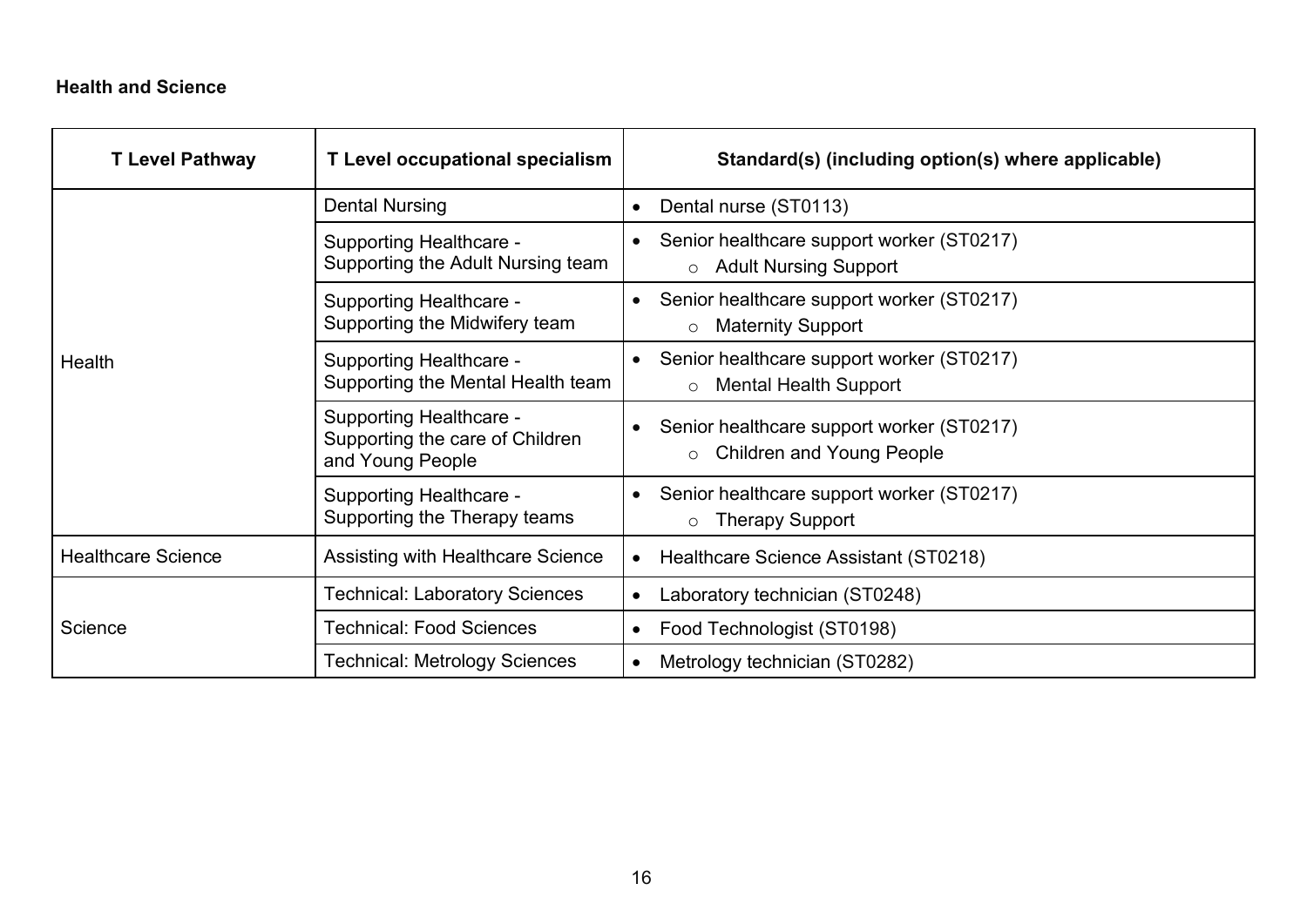<span id="page-16-0"></span>